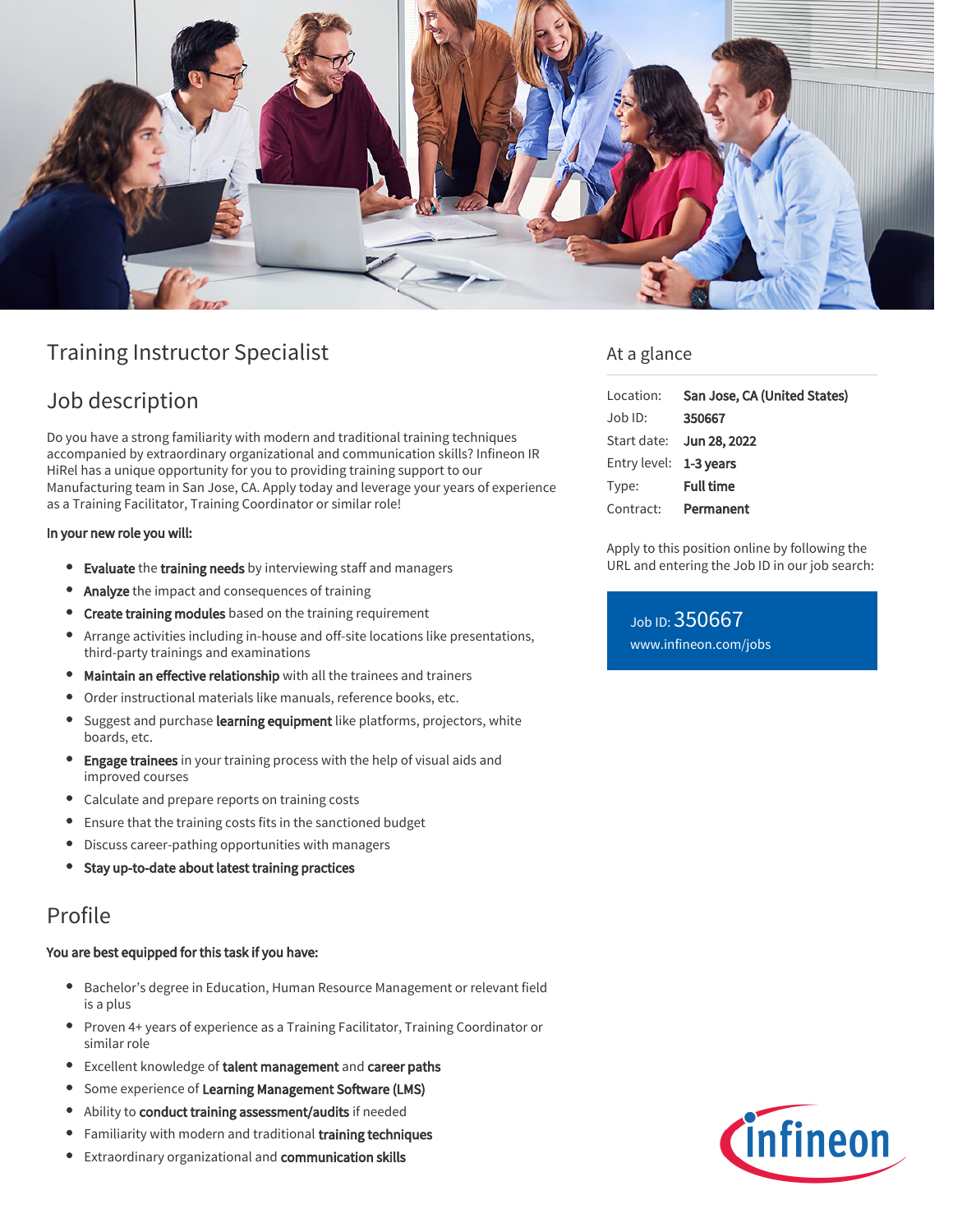- **Excellent leadership and people skills**
- Expertise to master the full training cycle
- Familiar with MS Office

Infineon Power & Sensor Systems (PSS) semiconductors play a vital role in enabling intelligent power management, smart sensitivity as well as fast and reliable data processing in an increasingly digitalized world. IR HiRel, part of Infineon PSS, is a leader in high-reliability, rad hard power management and RF solutions for space and other extreme environments.

Our leading-edge power devices make chargers, adapters, power sources and lighting systems smarter, smaller, lighter and more energy-efficient. Our trusted sensors increase the context sensitivity of "things" and systems such as HMI, and our RF chips power fast and reliable data communication.

#### – We drive leading-edge power management, sensing and data transfer capabilities –

[Click here](https://www.infineon.com/cms/en/careers/working-at-infineon/PSSDreamJob/) for more information about working at PSS with interesting employee and management insights and an overview with more #PSSDreamJobs.

# **Benefits**

**San Jose, CA:** Medical, Dental & Vision Plans; Flexible Reimbursement Accounts (FSAs); Industry leading 401k Employer Contribution/Match; Company Performance Bonus; Holiday Pay & Paid Time Off (PTO); Flexible Working Conditions, Part-time Options; Different career paths: Project Management, Technical Ladder, Management & Individual Contributor; Wide range of Training Offers & Career Development Planning; Coaching, Mentoring, Networking Possibilities; International assignments; Basic Life & Dependent Life Insurance; Paid Sick Leave, Accidental Death & Disability Insurance (AD&D) ; Short-term & Long-term Disability ; Employee Assistance Program (EAP) ; Health Promotion Programs ; Reduced Price for Public Transportation

### Why Us

#### Part of your life. Part of tomorrow.

Infineon is a world leader in semiconductor solutions that make life easier, safer, and greener. Our solutions for efficient energy management, smart mobility, and secure, seamless communications link the real and the digital world.

IR HiRel Products Inc. is an equal opportunity employer. All qualified applicants will receive consideration for employment without regard to race, color, religion, sex (including pregnancy, childbirth, or related medical conditions), gender identity, national origin, ancestry, citizenship, age, physical or mental disability, legally protected medical condition, family care status, military or veteran status, marital status, domestic partner status, sexual orientation, or any other basis protected by local, state, or federal laws. Applicants with questions about access or requiring a reasonable accommodation for any part of the application or hiring process should contact the Talent Network by phone at (408) 503-2194.

Employment at Infineon is contingent upon proof of your legal right to work in the United States under applicable law, verification of satisfactory references and successful completion of a background check and drug test, and signing all your onboarding documents .

In some instances, if applicable, U.S. export control laws require that Infineon obtain a U.S. government export license prior to releasing technologies to certain persons. This offer is contingent upon Infineon's ability to satisfy these export control laws as related to your employment and anticipated job activities. The decision whether or not to submit and/or pursue an export license to satisfy this contingency, if applicable, shall be at Infineon's sole discretion.